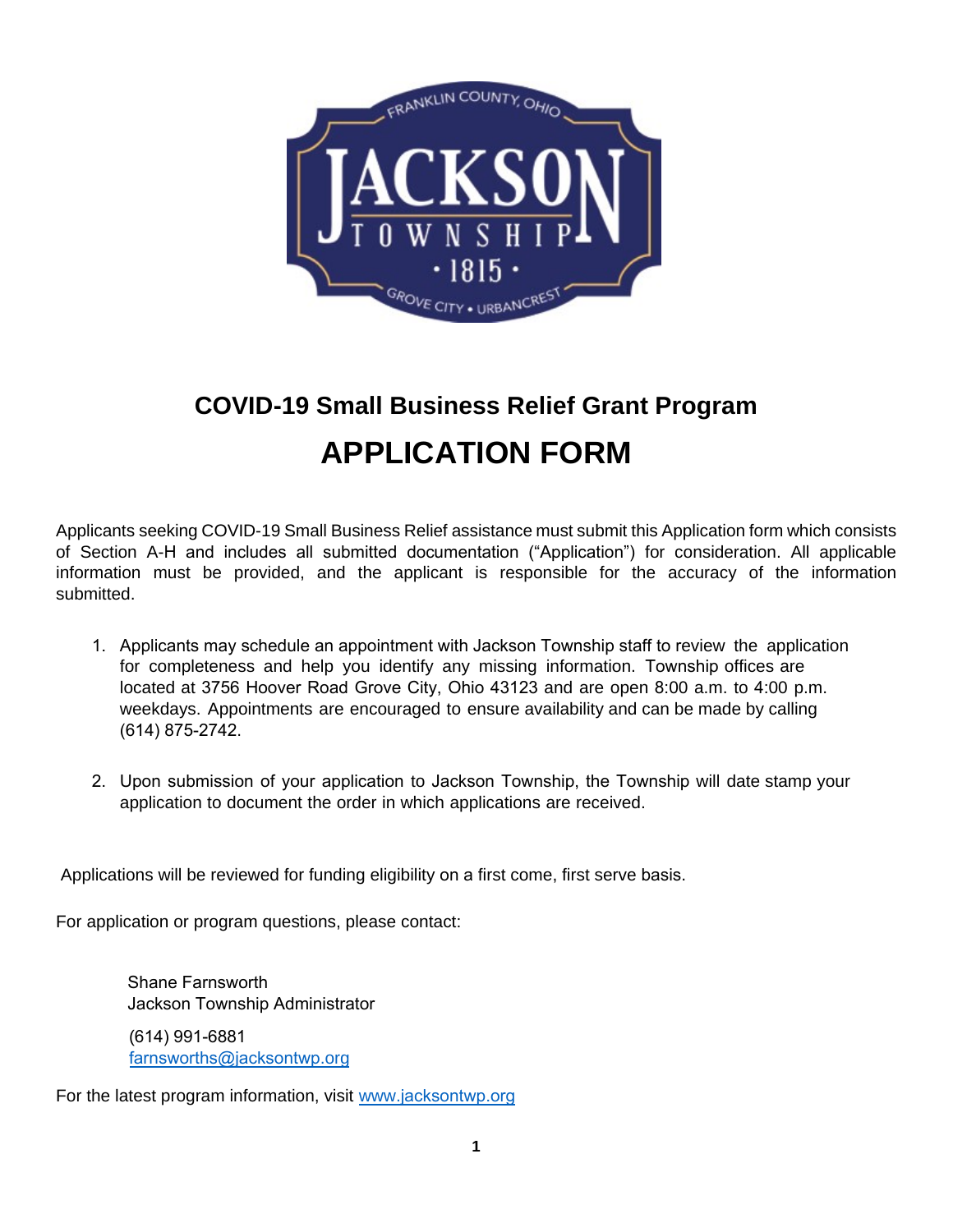#### **SECTION A – APPLICANT INFORMATION**

| <b>Business Name:</b>   |  |
|-------------------------|--|
| <b>Contact Name:</b>    |  |
| <b>Mailing Address:</b> |  |
| City, State, Zip:       |  |
| Email Address:          |  |
| Daytime Phone:          |  |
| Federal Tax ID:         |  |
| Type of Business:       |  |

#### **SECTION B – REQUIREMENT VERIFICATION**

#### *1.Business must have a physical storefront in the unincorporated limits of Jackson Township*

Business Address:

*2. Business must have been in operation as of October 1, 2019*

Date operations began in Jackson Township: \_\_\_\_\_\_\_\_\_\_\_\_\_\_\_\_\_\_\_\_\_\_\_\_\_\_\_\_\_\_\_\_\_\_\_\_\_\_\_\_\_\_

*3. Business must commit to operate through at least June 30, 2022*

\_\_\_\_\_\_\_\_ Initial to indicate commitment to operate through June 30, 2022

*4. Business must have had no more than \$2 million in annual gross revenue in calendar year 2020.*

Initial to confirm gross annual receipts in calendar year 2020 (to be verified with tax return)

#### *5. Business must have been negatively impacted by the COVID-19 pandemic*

A. If business operations were fully or partially shut down as a result of government orders:

Dates of business closure: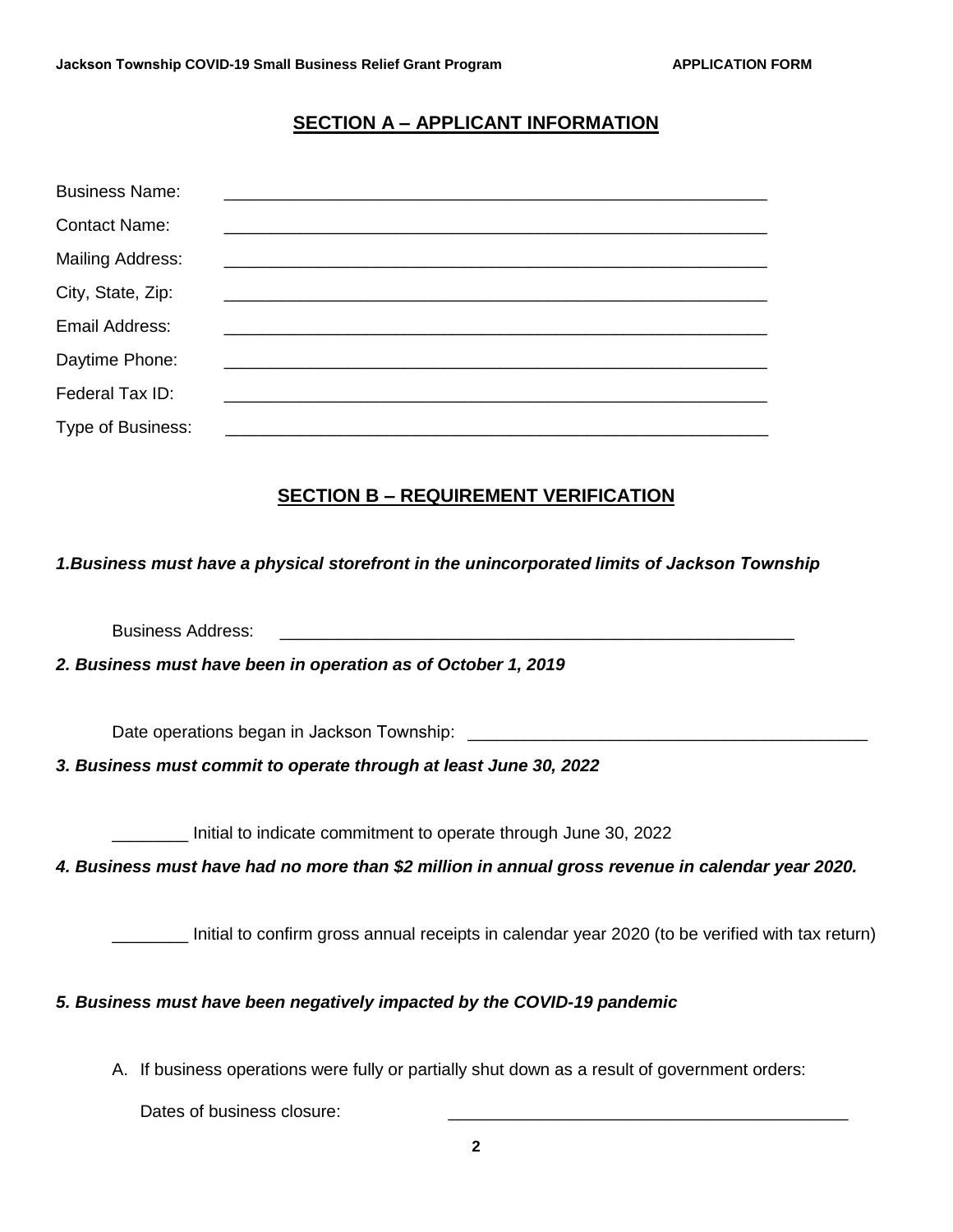Operations closed (e.g. indoor dining): \_\_\_\_\_\_\_\_\_\_\_\_\_\_\_\_\_\_\_\_\_\_\_\_\_\_\_\_\_\_\_\_\_\_\_\_\_\_\_\_\_\_

B. **OR,** if business operations were not fully or partially shut down as a result of government orders: Describe impact of COVID-19 to business operations or revenues:

\_\_\_\_\_\_\_\_\_\_\_\_\_\_\_\_\_\_\_\_\_\_\_\_\_\_\_\_\_\_\_\_\_\_\_\_\_\_\_\_\_\_\_\_\_\_\_\_\_\_\_\_\_\_\_\_\_\_\_\_\_\_\_\_\_\_\_\_\_\_\_\_\_\_

\_\_\_\_\_\_\_\_\_\_\_\_\_\_\_\_\_\_\_\_\_\_\_\_\_\_\_\_\_\_\_\_\_\_\_\_\_\_\_\_\_\_\_\_\_\_\_\_\_\_\_\_\_\_\_\_\_\_\_\_\_\_\_\_\_\_\_\_\_\_\_\_\_\_

\_\_\_\_\_\_\_\_\_\_\_\_\_\_\_\_\_\_\_\_\_\_\_\_\_\_\_\_\_\_\_\_\_\_\_\_\_\_\_\_\_\_\_\_\_\_\_\_\_\_\_\_\_\_\_\_\_\_\_\_\_\_\_\_\_\_\_\_\_\_\_\_\_\_

*6. Business must not have more than 25 full-time equivalent employees (FTEs) as of January 1, 2020*

- A. Total head count of employees working more than 15 hours per week:
- B. OR, if A exceeds 25, calculate the number of FTEs:

To calculate FTEs, take the total hours compensated for all employees in calendar year 2020 divided by 2,080.

### **SECTION C – GRANT REQUEST**

The maximum grant award per business is based on the number of employees of the business. The number of employees may be based on total head count as of January 1, 2020, for the average number of employees working more than 15 hours per week.

| <b>Employees</b> | <b>Maximum Grant Request</b> |
|------------------|------------------------------|
| 1 to $3$         | \$2,500                      |
| 4 to 10          | \$5,000                      |
| 11 to 25         | \$7,500                      |

Grant Amount Requested **Container and Amount Requested** 

### **SECTION D – DISCLOSURES**

1. Is the business or a listed owner delinquent on any federal, state, or local taxes or assessments; direct guaranteed loans; leases; contracts; grants; child support payments; or any other obligations?

Yes \_\_\_\_\_\_\_\_\_\_\_ No \_\_\_\_\_\_\_\_\_\_\_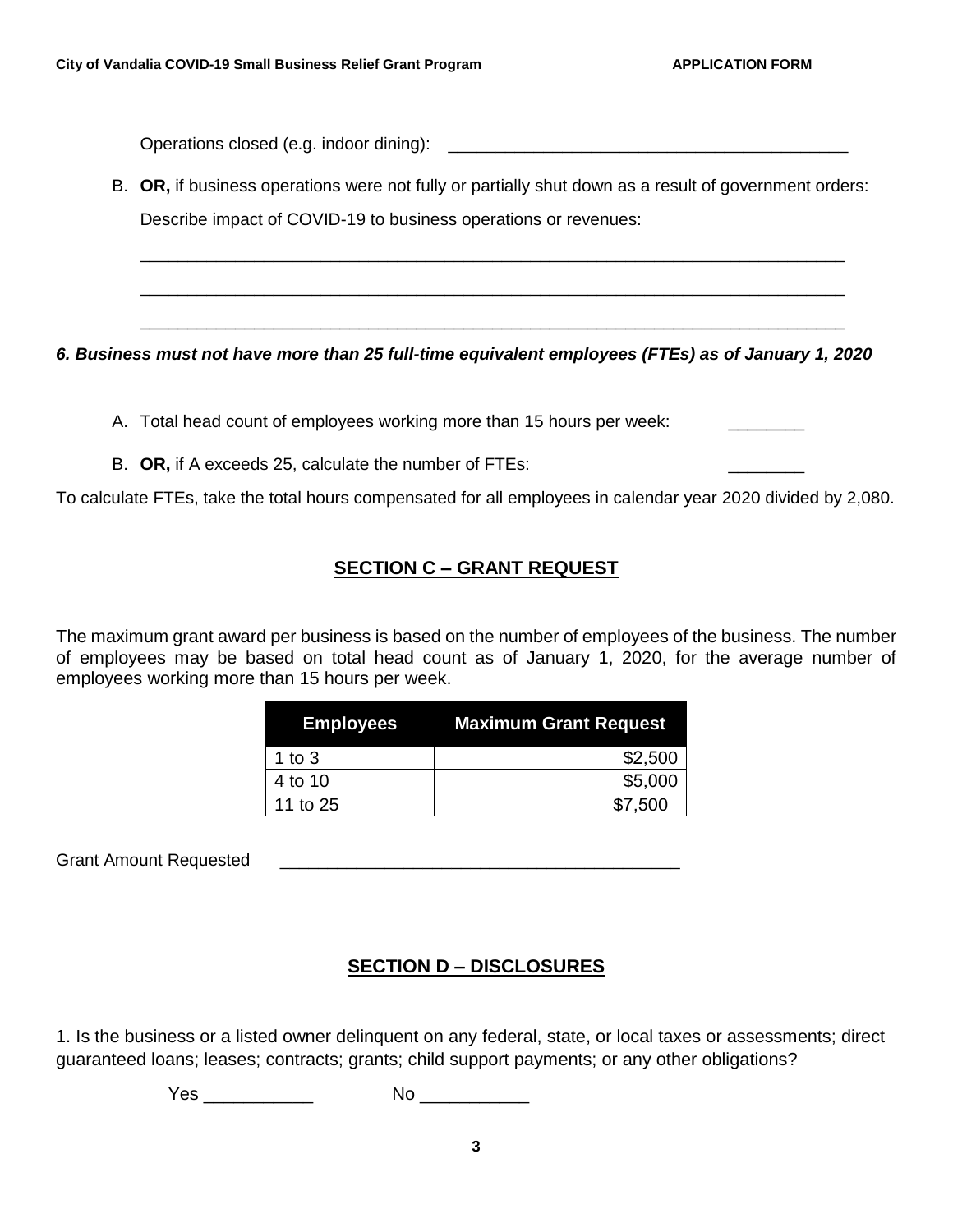2. Does the business or a listed owner have any outstanding judgements, tax liens, pending bankruptcy proceedings, pending lawsuits against them, or criminal proceedings?

Yes \_\_\_\_\_\_\_\_\_\_\_ No \_\_\_\_\_\_\_\_\_\_\_

3. Does the owner, owner's spouse, or household member work for or serve in an official capacity for the Jackson Township, Franklin County, or any other entity associated with the American Rescue Plan?

Yes \_\_\_\_\_\_\_\_\_\_\_ No \_\_\_\_\_\_\_\_\_\_\_

4. Is the business or a listed owner in good standing with Jackson Township, including having no current building or zoning code violations, no outstanding utility bills, and no police or fire department issues?

Yes \_\_\_\_\_\_\_\_\_\_\_\_\_\_ No \_\_\_\_\_\_\_\_\_\_\_\_\_

5. Is the business part of national or regional chain with more than 5 locations or owned franchises?

Yes \_\_\_\_\_\_\_\_\_\_\_ No \_\_\_\_\_\_\_\_\_\_\_

6.Is the business a FOR-PROFIT entity? (Non-profit businesses are not eligible for the grant).

Yes \_\_\_\_\_\_\_\_\_\_\_ No \_\_\_\_\_\_\_\_\_\_\_

### **SECTION E – ELIGIBLE EXPENSES**

Describe any other business relief funding and amounts received from local, state, or federal government sources. These could include programs such as the Paycheck Protection Program (PPP), Economic Injury Disaster Loan (EIDL) grants, or Ohio Small Business Relief Grant.

\_\_\_\_\_\_\_\_\_\_\_\_\_\_\_\_\_\_\_\_\_\_\_\_\_\_\_\_\_\_\_\_\_\_\_\_\_\_\_\_\_\_\_\_\_\_\_\_\_\_\_\_\_\_\_\_\_\_\_\_\_\_\_\_\_\_\_\_\_\_\_\_\_\_\_\_\_\_

\_\_\_\_\_\_\_\_\_\_\_\_\_\_\_\_\_\_\_\_\_\_\_\_\_\_\_\_\_\_\_\_\_\_\_\_\_\_\_\_\_\_\_\_\_\_\_\_\_\_\_\_\_\_\_\_\_\_\_\_\_\_\_\_\_\_\_\_\_\_\_\_\_\_\_\_\_\_

*Eligible expenses include the following:*

- Rent or mortgage payment for business premises
- Salaries, wages, or compensation paid to employees, including employer's share of health insurance costs
- Utility payments for business premises
- Personal protective equipment (PPE), partitions, other modifications related to COVID-19
- Business supplies or equipment
- Costs associated with hiring or rehiring employees including on-boarding, training and costs associated with recruitment.

Expenses must be incurred between April 1, 2021 and the date of application.

Any expenses already paid with other federal, state, and/or CARES funds are ineligible, including the PPP and Economic Injury Disaster Loan. Additional ineligible expenses include costs for tax obligations, political activities, and non-business or non-COVID-19 related purposes. By signing this application, the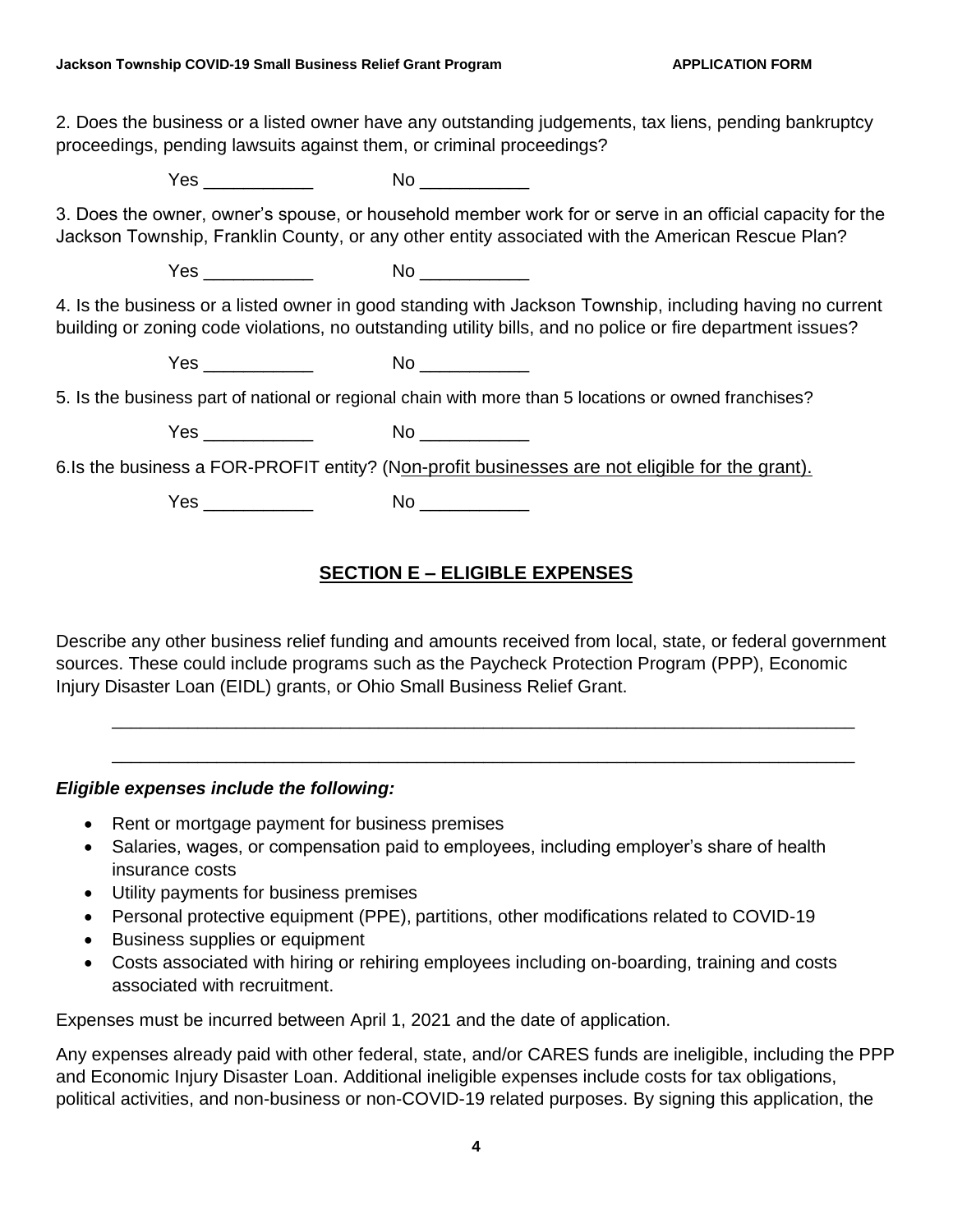Applicant warrants that the expenses are eligible and have not been paid with other federal, state, and/or CARES funds.

Eligible expenses should be detailed on the Expense Report below in Section F.

## **SECTION F – EXPENSE DOCUMENTATION**

Complete the below expense report to itemize the eligible expenses for which grant funds are sought.

Attach documentation of each eligible expense. This could include paid invoices, cancelled checks, receipts, payroll records, bank statements, or other financial records. Applicants may wish to utilize rent, payroll, and other larger expenses to reduce the amount of documentation needed.

For each expense listed in the expense report, complete all columns that are applicable to allow the city to connect the listed expense to the attached verification documentation. The first two lines are examples.

| Date of<br><b>Payment</b> | <b>Name of Payee</b> | <b>Invoice</b><br>No. | <b>Purpose</b>       | <b>Check</b><br>No. | <b>Amount</b>              | Verification<br><b>Attached?</b> |
|---------------------------|----------------------|-----------------------|----------------------|---------------------|----------------------------|----------------------------------|
| <b>MM/DD/YY</b>           |                      |                       |                      |                     |                            |                                  |
| 05/10/2020                | PPE Depot            | #371                  | Masks and partitions |                     | \$410.98                   | Yes                              |
| <b>MM/DD/YY</b>           |                      |                       |                      |                     |                            |                                  |
| Multiple                  | Jane Doe<br>Landlord |                       | June - Aug. Rent     | #9, 21,<br>37       | \$3,300.00                 | Yes                              |
| <b>MM/DD/YY</b>           |                      |                       |                      |                     |                            |                                  |
|                           |                      |                       |                      |                     | $\boldsymbol{\$}$          |                                  |
| <b>MM/DD/YY</b>           |                      |                       |                      |                     |                            |                                  |
|                           |                      |                       |                      |                     | $\boldsymbol{\theta}$      |                                  |
| <b>MM/DD/YY</b>           |                      |                       |                      |                     |                            |                                  |
|                           |                      |                       |                      |                     | $\boldsymbol{\mathsf{\$}}$ |                                  |
| <b>MM/DD/YY</b>           |                      |                       |                      |                     |                            |                                  |
|                           |                      |                       |                      |                     | \$                         |                                  |
| <b>MM/DD/YY</b>           |                      |                       |                      |                     |                            |                                  |
|                           |                      |                       |                      |                     | $\boldsymbol{\mathsf{\$}}$ |                                  |
|                           |                      |                       |                      |                     |                            |                                  |
| <b>MM/DD/YY</b>           |                      |                       |                      |                     |                            |                                  |
|                           |                      |                       |                      |                     | $\boldsymbol{\mathsf{\$}}$ |                                  |
|                           |                      |                       |                      |                     |                            |                                  |

# **EXPENSE REPORT**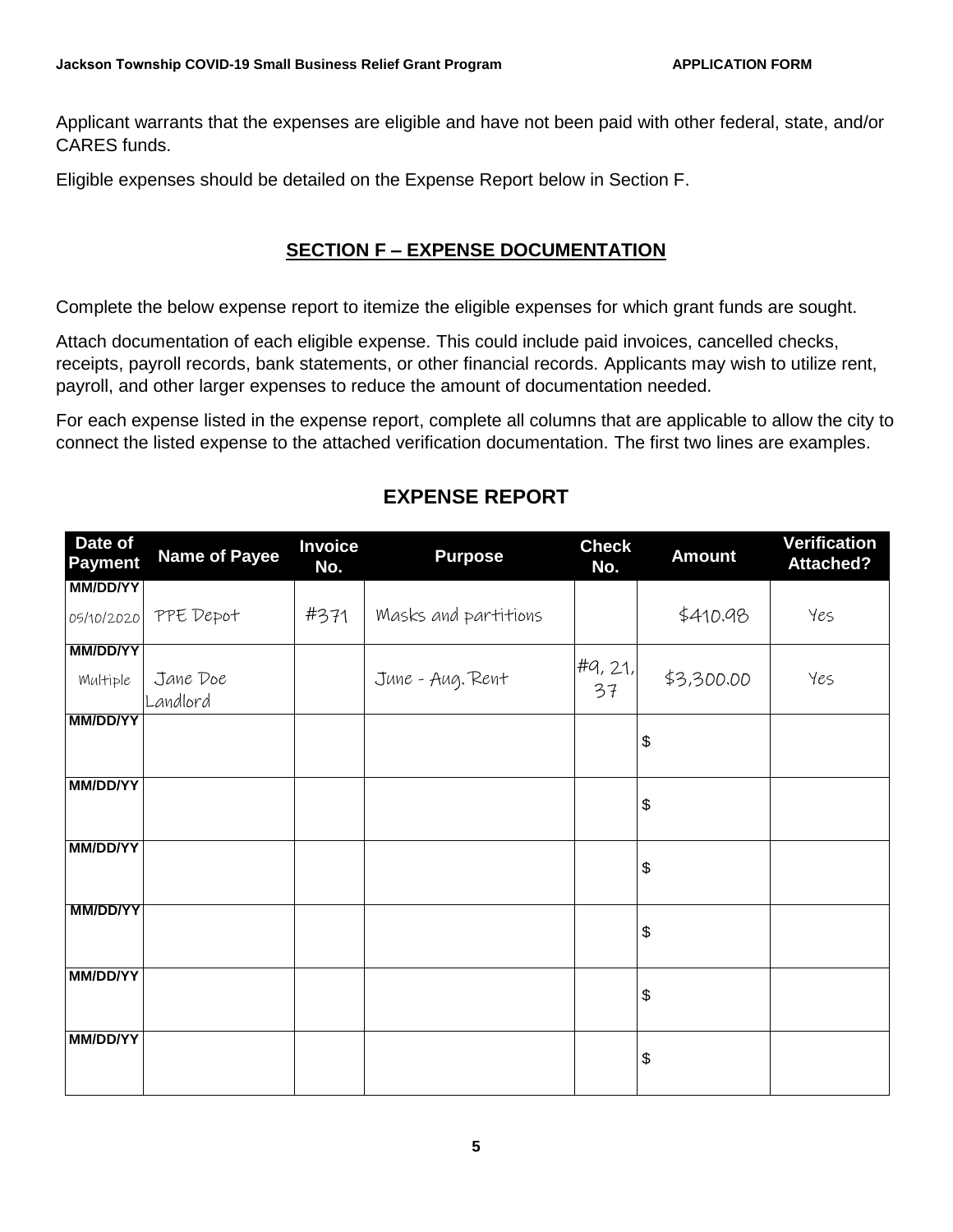| <b>MM/DD/YY</b>                                                                    |  |  |  | ' \$ |  |
|------------------------------------------------------------------------------------|--|--|--|------|--|
| <b>Total Amount</b><br>Must meet or exceed the Grant Amount Requested in Section C |  |  |  |      |  |

### **SECTION G – REQUIRED DOCUMENTATION**

BY SUBMITTING AN APPLICATION UNDER THIS PROGRAM, THE BUSINESS CONSENTS TO HAVING JACKSON TOWNSHIP CONFIRM INFORMATION CONTAINED IN THE APPLICATION AND SUBMITTED DOCUMENTATION.

- **□ Current Bank Statement**
- **□ 2019 Federal Tax Return**
- **□ W-9 Form**
- □ **Documentation of employment count.** This could include a payroll record including January 1, 2020 or year-end documentation submitted to a state or federal agency for calendar year 2019 documenting employment count, such as IRS Tax Form 941. For businesses with a total employee head count exceeding 25, include documentation showing how the number of FTEs was calculated.
- **□ Documentation of eligible expenses.** This could include paid invoices, cancelled checks, receipts, payroll records, bank statements, or other financial records.
- **□ Executed Terms and Conditions (end of application)**

| To be completed by Jackson Township: |  |  |  |
|--------------------------------------|--|--|--|
|                                      |  |  |  |
| Application fields complete:         |  |  |  |
| All attachments enclosed:            |  |  |  |
| Application & terms signed:          |  |  |  |
|                                      |  |  |  |
|                                      |  |  |  |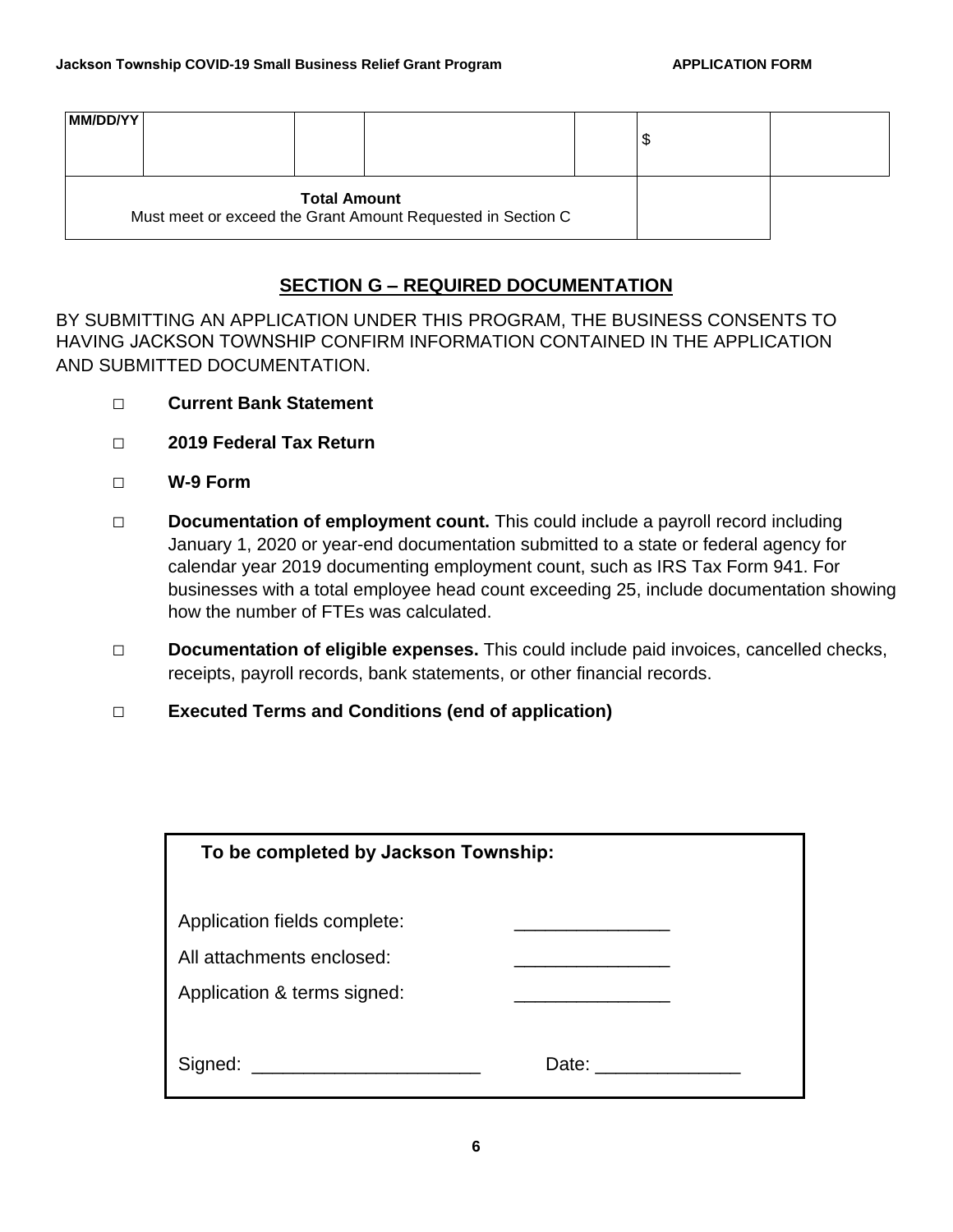#### **SECTION H - TERMS & CONDITIONS**

The undersigned Applicant [also referred herein as "Grantee"], warrants, under penalty of perjury, that he/she is a duly authorized to sign the application and bind the Applicant, and herby certify that the statements made in the forgoing application and in all attachments submitted in connection with this application are true and correct to the best information and belief of the undersigned and are submitted as a basis for determining approval of the Jackson Township COVID-19 Small Business Relief Grant Program assistance ("Program").

Further, the undersigned Applicant agrees that a grant is only awarded, if at all, based upon, and in reliance upon, the information provided by the Applicant. As a condition of accepting any grant hereunder, the Applicant agrees to abide by these Terms and Conditions:

1. Funding Purpose. The Jackson Township COVID-19 Small Business Relief Grant Program is meant to disburse funds in an amount to be determined by the Township ("Program Grant Funds") to be used by Grantee only for the following:

(a) Reimbursement of rent or mortgage payments for business premises;

(b) Reimbursement of salaries and wages for employees

(c) Reimbursement of utilities for business premises;

(d) Reimbursement of personal protective equipment, partitions, or other modifications related to COVID-19;

(e) Reimbursement of costs associated with hiring or rehiring employees including on-boarding, training and costs associated with recruitment; and/or

(f) Reimbursement of measures taken to protect employees, customers, or clients from COVID-19. ("Eligible Expenses")

In the event of a conflict between these Terms and Conditions and any of the Program Guidelines, the Terms and Conditions shall govern.

2. Total Allocation. Unless provided otherwise in writing, the amount of the Program Grant Funds represents the total allocation to Grantee from the Township. The Township reserves the right to reduce, recapture, and/or reallocate any portion, or all, of the Program Grant Funds based on Grantee's failure to abide by these Terms and Conditions

3. Use of the Program Grant Funds. The Program Grant Funds must be used exclusively for Eligible Expenses

Additionally, if the Grantee is a sole proprietor, Grantee may be considered an "employee" for purposes of this Program and may use Program Grant Funds to replace a portion of its lost revenue, as follows:

If the Grantee filed IRS Form 1040 and Schedule C thereto for tax year 2020, or, in the event the Grantee has not filed IRS Form 1040 for tax year 2020, but has filed IRS Form 1040 and Schedule C thereto for tax year 2019, then the Grantee can use the grant funds to pay the Grantee the equivalent of up to 1/6 of the net profit reported by the Grantee on line 31 of the applicable Schedule C.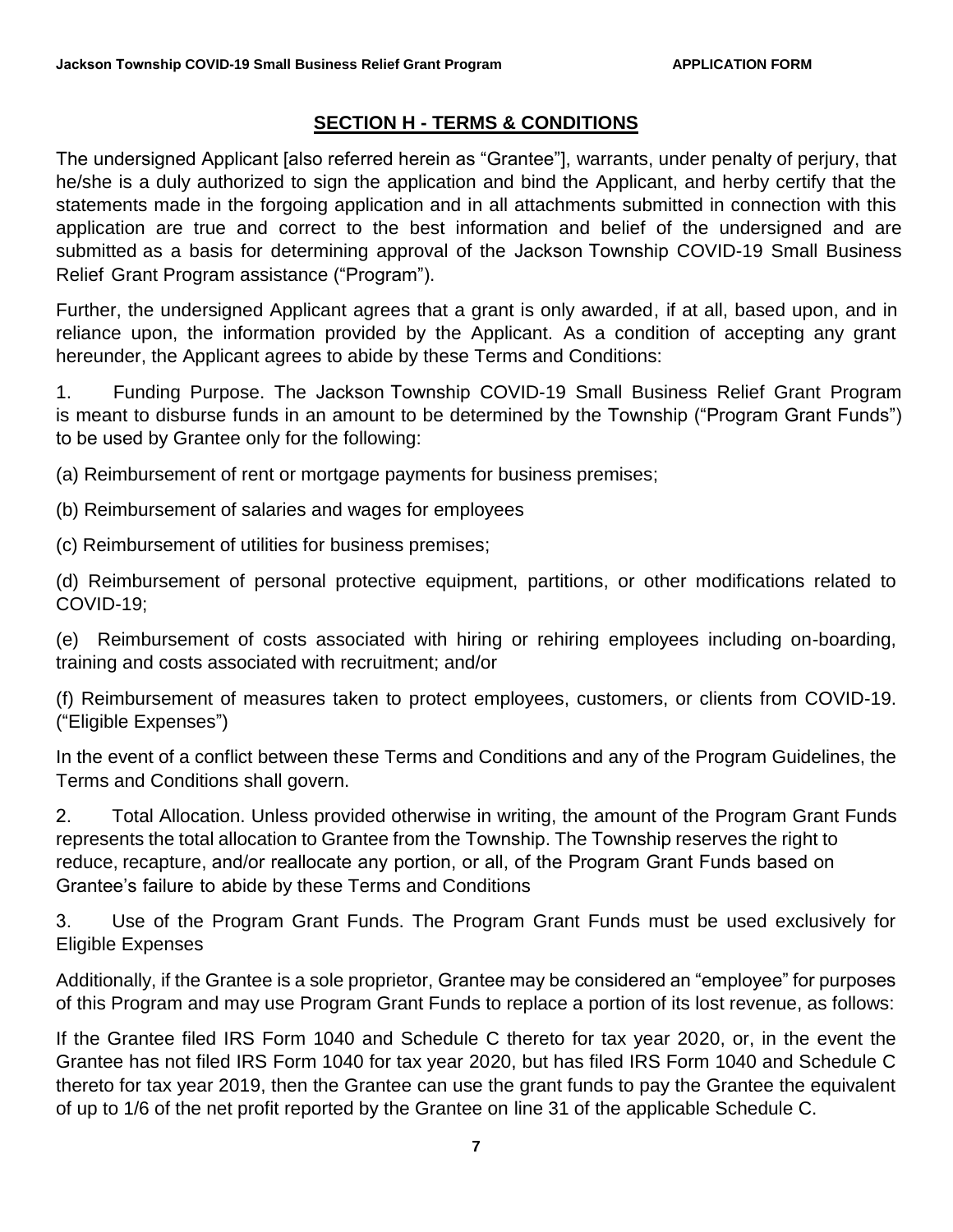All expenses paid using Program Grant Funds must either be incurred by the Grantee or paid by the Grantee on or after April 1, 2022, and before the date the Grant Application was submitted.

All business expenses paid with Program Grant Funds shall be supported by documentation.

4. Conditions. Grantee shall undertake all activities in accordance with the Program Guidelines, Program Application and these Terms and Conditions.

Furthermore, as an express condition of receiving the Program Grant Funds, Grantee represents and warrants that it has not permanently closed as a result of the COVID-19 pandemic, that it does not intend to close as a result of the COVID-19 pandemic, and that it intends to resume business operations when, and to the extent, it can practically and lawfully do so.

The Program Grant Funds being received by Grantee are being provided by the Township as part of Jackson Township's response to the COVID-19 pandemic, and Township, and the Program Grant Funds have been funded by the Township through funds it received the American Rescue Plan. As a condition to this Grant, the Grantee shall use the funds received only for the purposes set forth in the Program Guidelines, which are consistent with the purposes authorized under the American Rescue Plan.

5. Term. This Agreement shall be binding upon the applicant until all Program Grant Funds have been paid by the Township to the Grantee, or (b) this Agreement is earlier terminated pursuant to the terms and conditions of this Agreement (the "Term").

6. Additional Information. Grantee shall provide to Township any additional reports or information relating to this Agreement and its use of Program Grant Funds as the Township may, from time to time, reasonably request to evidence Grantee's compliance with the terms of this Agreement.

7. Records, Access, and Maintenance. Grantee shall establish and maintain, for five (5) years from the date of disbursement of grant funds, such records as are reasonably required by the Township to confirm compliance with the Program, including, but not limited to, financial reports, contracts, invoices, leases, mortgage statements and other documentation of expenses, and all other relevant information related to the expense of the Program Grant Funds.

10. Audits and Inspections. At any time, during normal business hours, upon reasonable notice and as often as the Township may reasonably deem necessary, and in such a manner as not to unreasonably interfere with the normal business operations of Grantee, Grantee shall make available to the Township, for examination, all of its records with respect to matters expressly covered by the Program (provided that such records may be redacted by Grantee such that they only include information responsive to matters expressly covered by the Program, including, but not limited to, records of Grantee's personnel and conditions of employment and shall permit the Township, or its agents, to audit, examine and make excerpts, transcripts, or copies of, or from, such records, at the sole expense of the Township.

12. In the event Grantee has made any material representation regarding the eligibility for Program Grant Fund, Jackson Township shall have the following remedies:

a. Demand Repayment of Program Grant Funds. The Township may demand repayment of the Program Grant Funds.

**8** Grantee shall not be required to repay an amount that exceeds the Program Grant Funds disbursed to Grantee.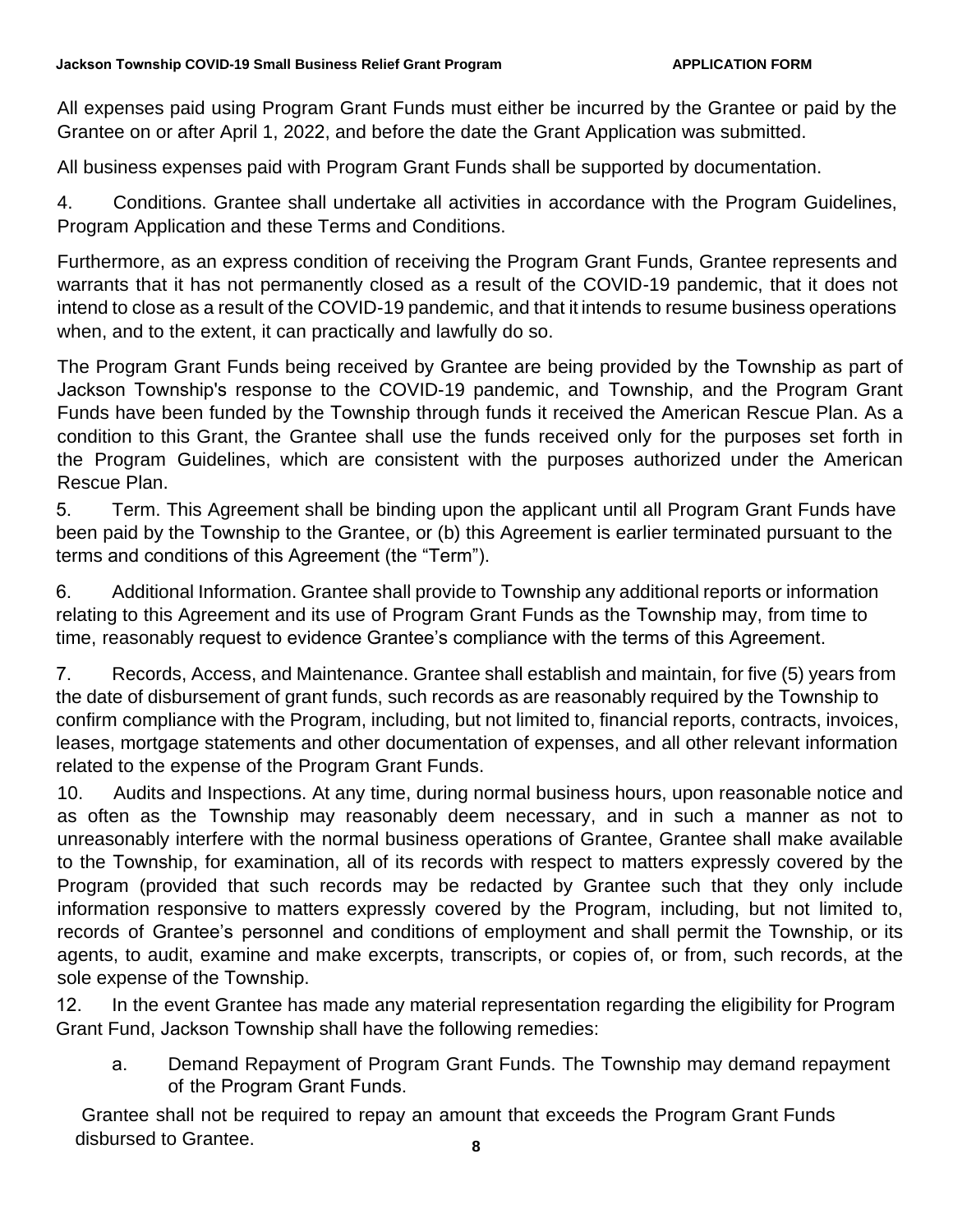b. Other Legal Remedies. The Township may pursue any other legal or equitable remedies the Township may have under applicable law. Notwithstanding anything herein to the contrary, Grantee shall not be liable for: (a) any indirect, reliance, exemplary, incidental, speculative, punitive, special, consequential or similar, However, Grantee shall be liable for any attorney fees incurred by Township in enforcing this provision.

c. No delay or omission by the Township in exercising any right or power accruing hereunder shall impair any such right or power or be construed as a waiver, and each such right or power may be exercised, from time to time, as often as may be deemed by the Township to be expedient or appropriate.

d. Grantee shall be ineligible for any future assistance through the Program.

13. Forbearance Not a Waiver. No act of forbearance or failure to insist on the prompt performance by Grantee of its obligations under this Agreement, either express or implied, shall be construed as a waiver by the Township of any of its rights hereunder.

14. Nondiscrimination. Grantee covenants that it shall not discriminate on the basis of race, color, sex, age, religion, national origin, ancestry, veteran status, disability, sexual orientation, gender identity or any other characteristic protected by law during the undertaking of the project or program for which the Program Grant Funds are being disbursed to Grantee.

16. Indemnification. Grantee shall indemnify, protect, defend and hold harmless Township and its employees, officers, members, designees and agents from and against any and all claims, actions, causes of actions, proceedings, damages, costs, liens, judgments, penalties, attorney's, expert and consultant's fees, expenses and/or liabilities arising out of, involving, or in dealing with, Grantee's use of the Program Grant Funds, the conduct of Grantee's business, any act, omission or neglect of Grantee, its employees, officers, members, designees and agents. The foregoing shall include, but not be limited to, the defense or pursuit of any claim, action, cause of action or proceeding involved therein, and whether or not (in the case of claims made against Township) litigated and/or reduced to judgment, and whether well founded or not. In case any action or proceeding be brought against Township by reason of any of the foregoing matters. Township may elect to select its own defense and of any of the foregoing matters and to seek payment and/or reimbursement for the same by Grantee, or Grantee shall, upon notice from Township, defend the same at Grantee's expense by counsel reasonably satisfactory to Township and Township shall cooperate with Grantee in such defense. Township need not have first paid any such claim in order to be so indemnified.

17. Adherence to State, Federal, and Local Laws and Regulations. Grantee agrees to comply in all material respects with all applicable federal, state and local laws in the performance of this Agreement.

18. Outstanding Liabilities. Grantee affirmatively covenants that it is not delinquent to Jackson Township with respect to any real property taxes. Nor are there any outstanding violation notices or correction orders issued by any department of division of the Township.

**9** 19. Storage and Use of Information. The Township will take reasonable steps to secure all information, including social security numbers, employee identification numbers W-9s and other tax information, provided by Grantee in the application process and to comply with provisions of the Program. The collection of the information is for the Township's internal use, and the Township will not share such information with any entity other than Jackson Township, any other local political subdivision, the State of Ohio or